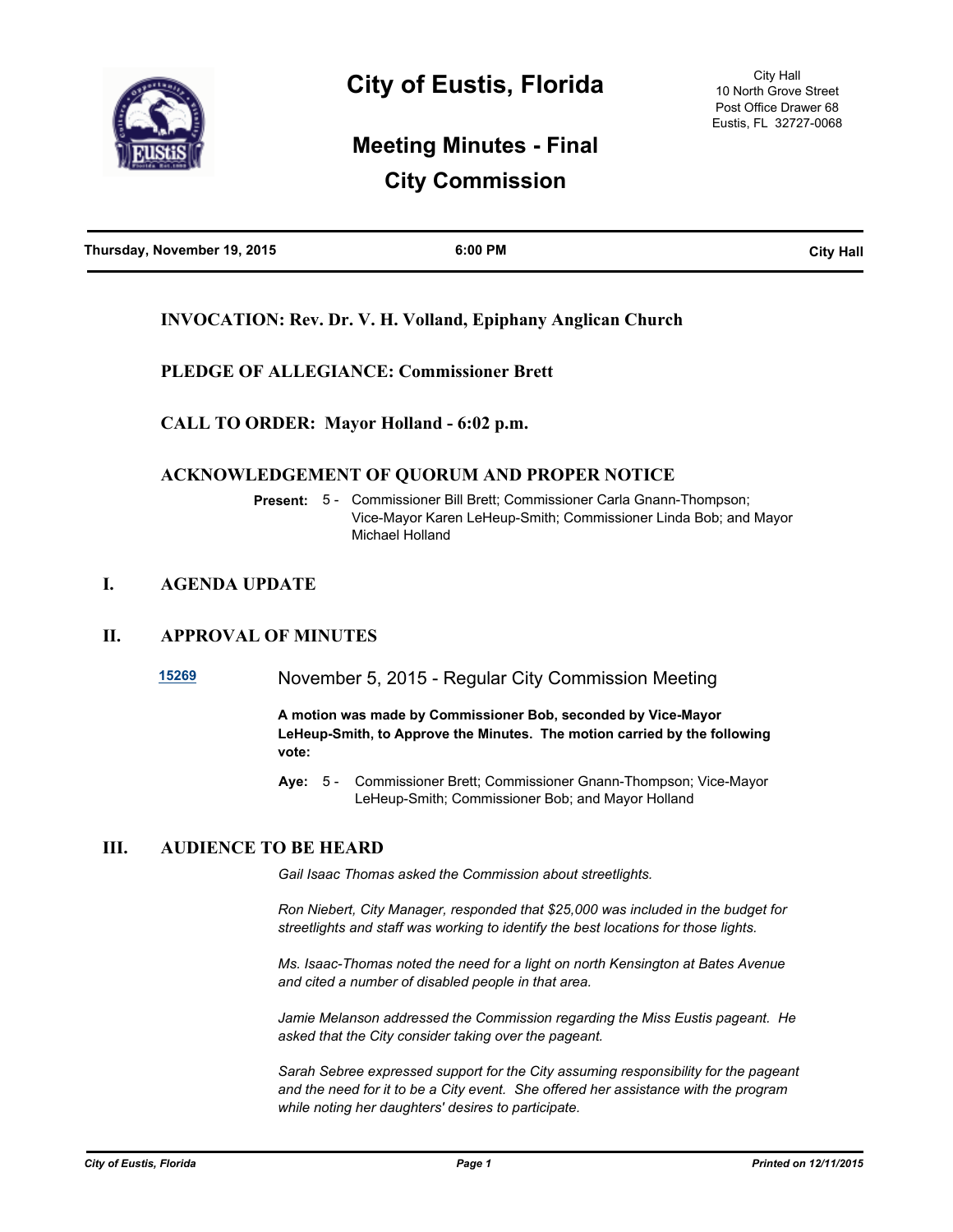## **IV. CONSENT AGENDA**

| 15264 | Resolution No. 15-89: Purchase in Excess of \$50,000 to acquire<br>Reclaim Water System Equipment                                                  |  |
|-------|----------------------------------------------------------------------------------------------------------------------------------------------------|--|
| 15267 | Resolution No. 15-91: Release of Lien, 617 Pinkney Street -<br>Code Enforcement Case #08-204                                                       |  |
| 15263 | Resolution No. 15-93: Release of Lien, 15 Radio Court - Code<br>Enforcement Case #13-28013                                                         |  |
|       | A motion was made by Commissioner Bob, seconded by Commissioner Brett,<br>to Approve the Consent Agenda. The motion carried by the following vote: |  |
|       | Aye: 5 - Commissioner Brett; Commissioner Gnann-Thompson; Vice-Mayor<br>LeHeup-Smith; Commissioner Bob; and Mayor Holland                          |  |

## **V. ORDINANCES, PUBLIC HEARINGS & QUASI-JUDICIAL HEARINGS**

## **[15265](http://eustis.legistar.com/gateway.aspx?m=l&id=3105)** Resolution No. 15-94: Site Plan (with waiver) for Randazzo Storage at 2200 County Road 452

*Todd Mazenko, Acting City Attorney, announced Resolution No. 15-94: A Resolution of the City Commission of the City of Eustis, Florida, approving a site plan with waivers for the construction of a self-storage facility on approximately 4.39 acres located at 2200 County Road 452.*

*Lori Barnes, Development Services Director, reviewed the proposed site plan for the Randazzo Storage 180-unit storage facility and explained the requested waiver to eliminate the required perimeter landscaping due to safety concerns. She stated staff's recommendation for approval.*

*Mayor Holland opened the public hearing at 6:10 p.m. There being no public comment, the hearing was closed at 6:10 p.m.*

**A motion was made by Vice-Mayor LeHeup-Smith, seconded by Commissioner Bob, to Approve Resolution No. 15-94. The motion carried by the following vote:**

Aye: 5 - Commissioner Brett; Commissioner Gnann-Thompson; Vice-Mayor LeHeup-Smith; Commissioner Bob; and Mayor Holland

**[15262](http://eustis.legistar.com/gateway.aspx?m=l&id=3102)** Resolution No. 15-95: Lake Community Action Agency Lease

*Mr. Mazenko announced Resolution No. 15-95: A Resolution of the City Commission of the City of Eustis, Florida; authorizing the City Manager to execute a lease agreement with Lake Community Action Agency, Inc., for City-owned property located at 501 N. Bay Street in Eustis.*

*Tom Carrino, Economic Development Director, reviewed the proposed lease agreement with Lake Community Action Agency. He reviewed the history of the lease and explained the proposal to increase the agreement to a five year term but with the stipulation the City could terminate the agreement after three years with 180 days notice.*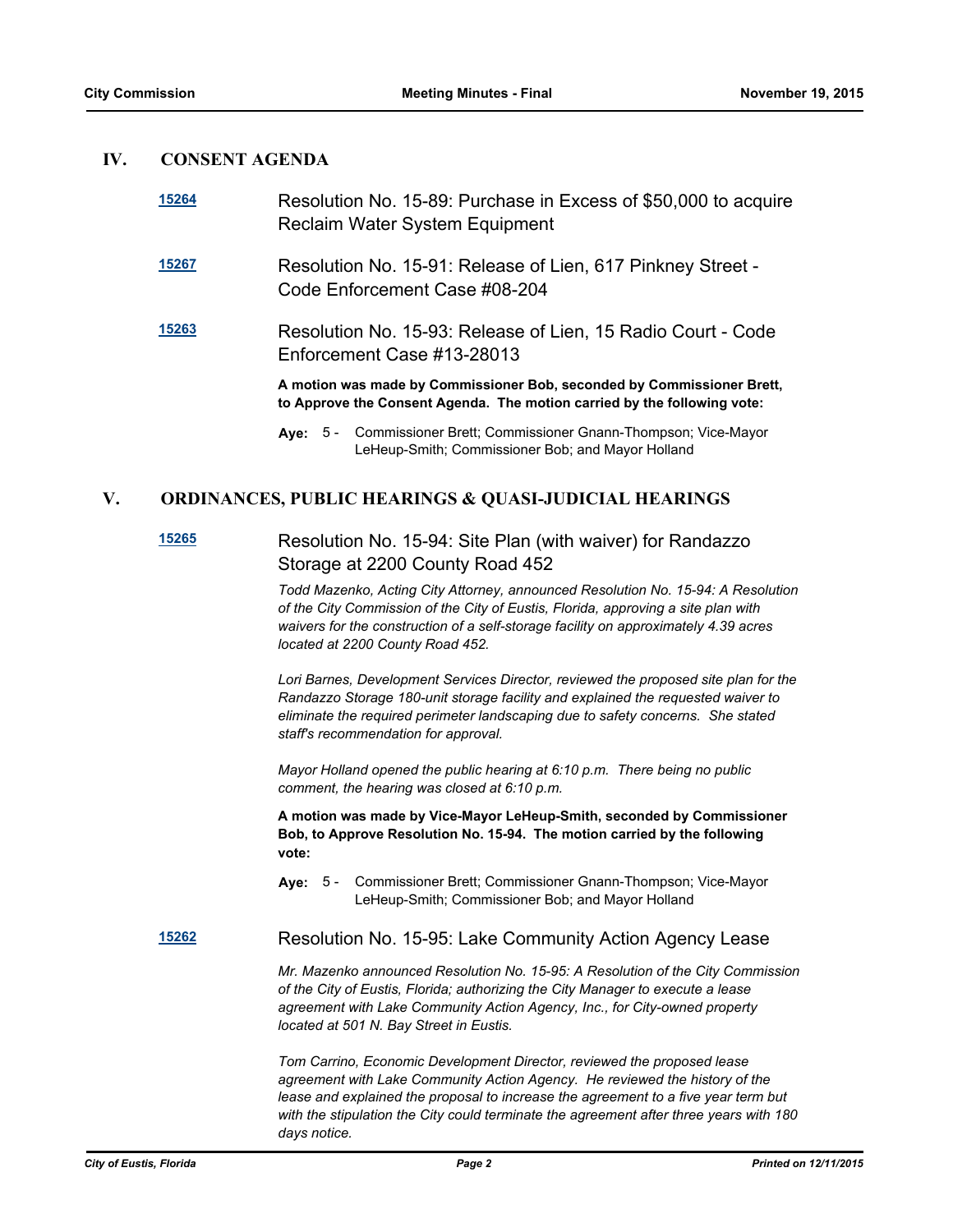*The Commission commented on needed maintenance on the building with Mr. Carrino stating there is a roof replacement scheduled and he would find out if there are any other improvements planned.*

*Mayor Holland opened the public hearing at 6:14 p.m. There being no public comment, the hearing was closed at 6:14 p.m.*

**A motion was made by Commissioner Brett, seconded by Vice-Mayor LeHeup-Smith, to Approve Resolution No 15-95. The motion carried by the following vote:**

**Aye:** Commissioner Brett; Commissioner Gnann-Thompson; Vice-Mayor LeHeup-Smith; Commissioner Bob; and Mayor Holland Aye: 5 -

**[15266](http://eustis.legistar.com/gateway.aspx?m=l&id=3106)** Resolution No. 15-96: Update of the Interlocal Agreement for the Creation of the Lake-Sumter Metropolitan Planning Organization

> *Mr. Mazenko announced Resolution No. 15-96: A Resolution of the City Commission of the City of Eustis, Florida; supporting an update of the interlocal agreement for the creation of the Lake-Sumter Metropolitan Planning Organization (MPO).*

> *Mr. Carrino explained the MPO had requested all of the involved entities adopt a new interlocal agreement reflecting the inclusion of Sumter County and various ex-officio members including the Central Florida Expressway Authority, Florida Central Railroad, Lake County School Board and Sumter County School Board.*

*Mayor Holland opened the public hearing at 6:15 p.m. There being no public comment, the hearing was closed at 6:15 p.m.*

**A motion was made by Vice-Mayor LeHeup-Smith, seconded by Commissioner Gnann-Thompson, to Approve Resolution No. 15-96. The motion carried by the following vote:**

Aye: 5 - Commissioner Brett; Commissioner Gnann-Thompson; Vice-Mayor LeHeup-Smith; Commissioner Bob; and Mayor Holland

**[15274](http://eustis.legistar.com/gateway.aspx?m=l&id=3114)** Resolution No. 15-97: Authorizing the City Manager to Purchase Properties Located at 17 East Magnolia Avenue and an Adjacent Lot for a Total Amount Not To Exceed \$250,000

> *Mr. Mazenko announced Resolution No. 15-97: A Resolution of the City Commission of the City of Eustis, Florida; authorizing the City Manager to purchase properties located at 17 East Magnolia Avenue and an adjacent lot for a total amount not to exceed \$250,000.*

> *Mr. Carrino explained he would provide one presentation for both Resolution No. 15-97 and Resolution No. 15-98. He noted there are revised contracts in front of the Commissioners, along with an email from the City Attorney approving the changes. He stated that Resolution No. 15-97 authorizes the City Manager to execute a commercial contract with Rock & Pickle to purchase 17 E. Magnolia Ave. and the adjacent pocket park with Resolution No. 15-98 authorizing the City Manager to sell 17 E. Magnolia Ave. to Teems LLC. He explained the City had been leasing the property for the Magnolia Avenue pocket park since August 2010. He stated that the property owner, Rock and Pickle, was not interested in continuing the lease or selling just the pocket park property; however, they wanted to sell both that parcel and the adjoining building as a package deal with an initial asking price of \$500,000. He commented on the desirability of the City owning the existing pocket park property;*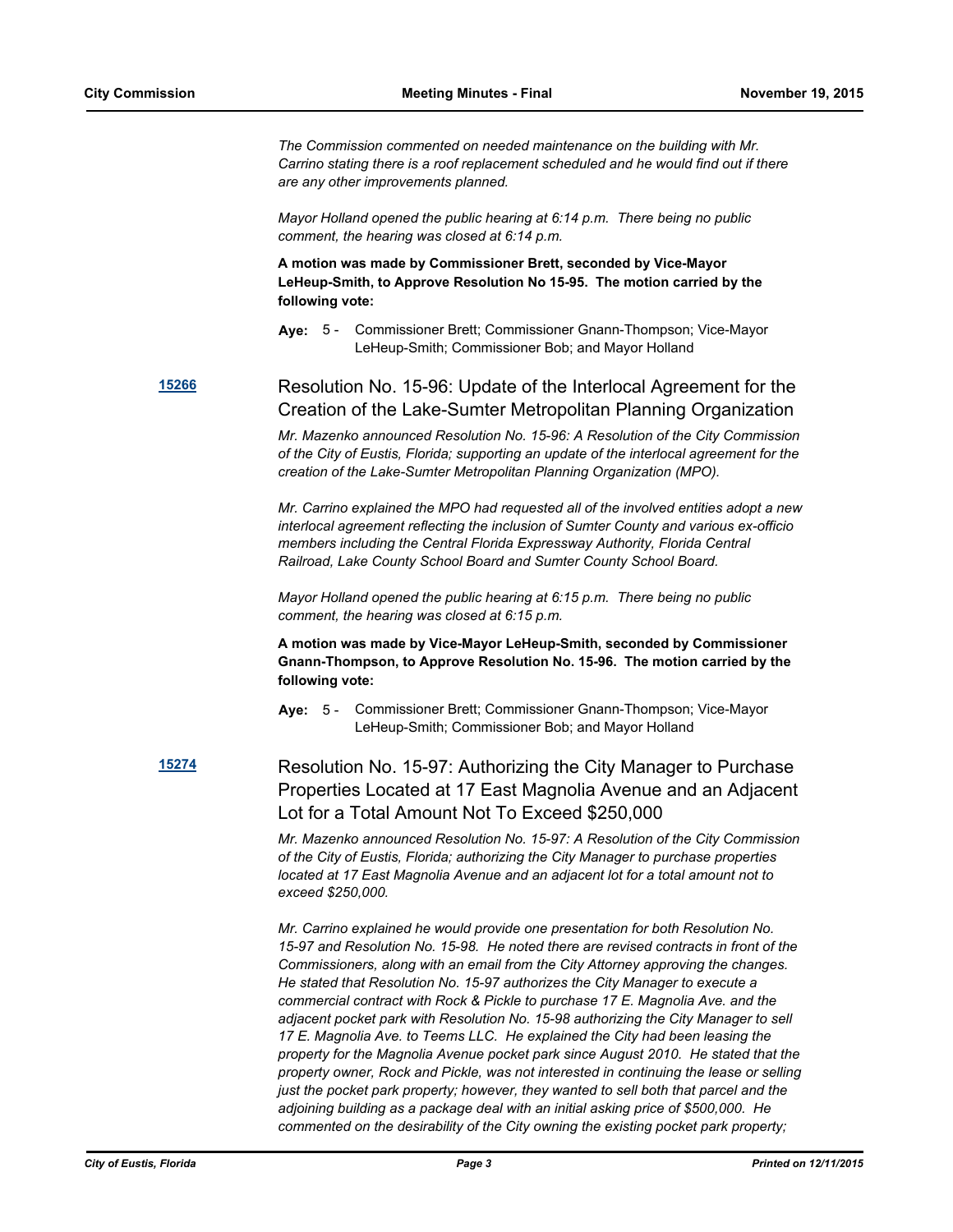*however, the City has no need for the building. He stated the City had appraisals done on both parcels with the pocket park appraised at \$35,000 and the building at \$140,000. The City presented the appraisals to Rock & Pickle for review.* 

*Mr. Carrino further explained that simultaneously the City was having unrelated meetings with the owners of 1884 and through those meetings discovered their interest in purchasing the building at 17 E. Magnolia. Rock & Pickle came back with an adjusted asking price of \$250,000. City staff then met with the 1884 owners, who later formed an entity known as Teems LLC, to negotiate the possible sale of 17 E. Magnolia to them.*

*Mr. Carrino then reviewed the two purchase contracts. He stated that the contract with Rock & Pickle is for the asking price of \$250,000 and includes a \$500 deposit and a 30-day due diligence period with a closing date of on or before January 8,*  2016. He cited the revisions from the original contract as follows: 1) Elimination of *the section on financing; 2) Clarification on some tenant issues; and 3) Addition of some standard language.*

*Mr. Carrino then reviewed the purchase contract with Teems LLC which would be considered under Resolution No. 15-98. He stated the contract provides for an \$184,780 purchase price with a \$500 deposit and a 30-day due diligence period. He explained that the City would be agreeing to finance the purchase for five years at 0% interest. He stated Teems LLC is agreeing to personally guarantee the loan and to complete at least \$92,000 in improvements to the building. He cited the original contract was amended to allow for confirmation of the improvements via paid invoices and receipts and not just cancelled checks. He stated that staff has received feedback from the public and area businesses expressing support for continuing the pocket park. He commented on the benefits of the purchase and sale and expressed staff's recommendation for approval.*

*Mayor Holland explained for the public the location of the property in question.*

*The Commission expressed the following concerns regarding the sales contract with Teems LLC: 1) No due diligence as to the ability of the buyer to pay and only \$500 down; 2) the improvements to be done within two years; 3) whether or not Rock & Pickle would enforce the lease clause which would require the City to tear out the parking and landscaping; 4) the difference between the appraisals and the purchase price; and 5) where the funds would come from for the purchase.*

*Mr. Carrino responded Teems LLC has committed to doing the improvements within one year but the agreement allows two years. He commented on the benefit to the City from the deal and cited the following factors: 1) what they are willing to pay over five years; 2) the possible cost of having to convert the park back to its original condition; 3) the public benefit of the pocket park and angle parking; and 4) the increase in property value and resulting taxes from the improvements to the building. He stated that funds for the purchase would come from reserves.*

*The Commission commented on whether or not the City would set a precedent for financing of a sale of City property.*

*Mr. Neibert explained that's why staff included specific performance standards in the contract.*

*Mr. Mazenko questioned Section 7 of the purchase contract between the City and Rock & Pickle and the due diligence period with Mr. Carrino noting an error and stating the intent is for a 30-day due diligence period. He stated that would be*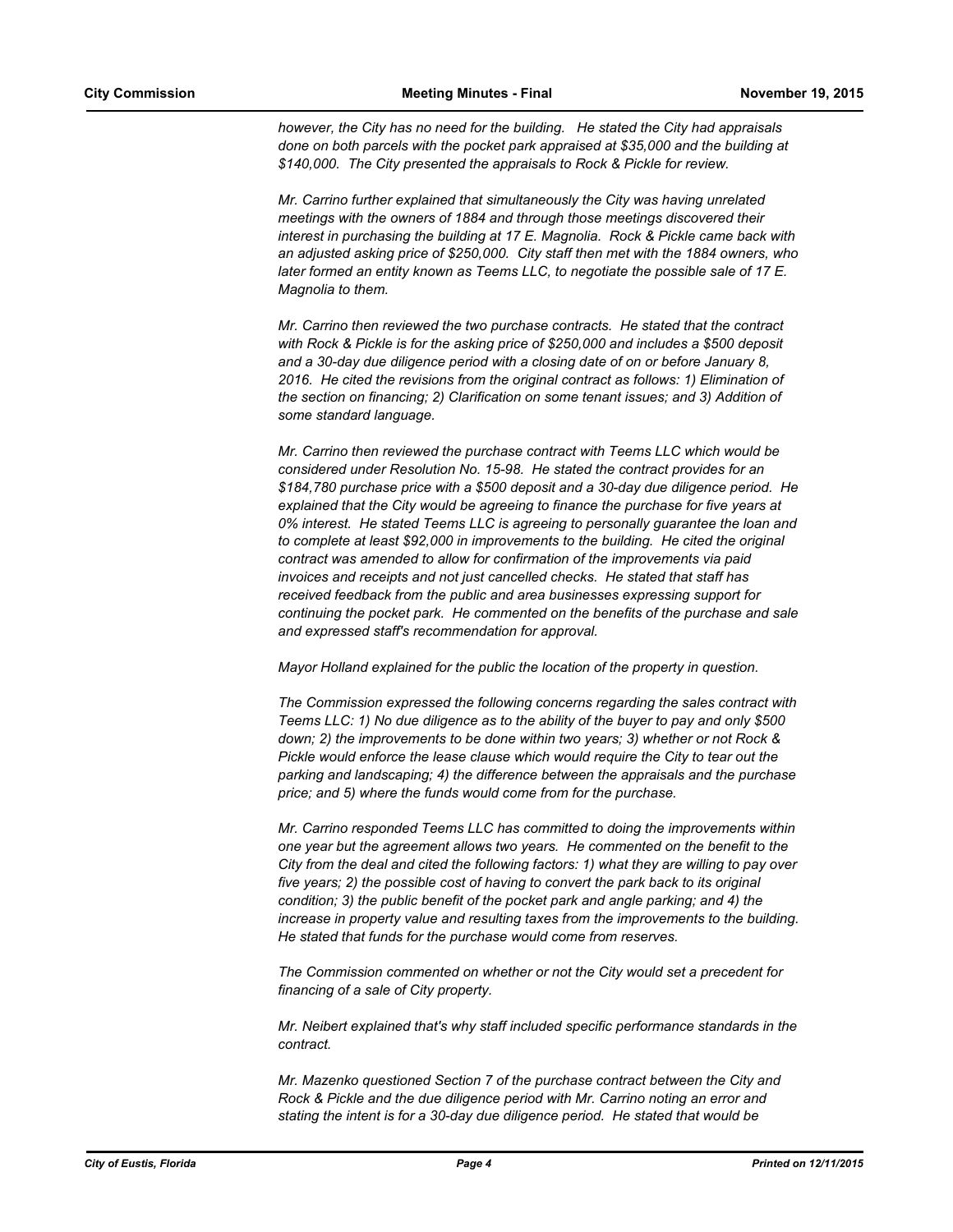*confirmed and corrected prior to signing of the contract.*

*Mr. Neibert noted that any Commission motion should include the 30-day due diligence period.*

*Mr. Mazenko commented on the possibility of creating a precedent in case someone came forward with a similar situation.*

*The Commission expressed concern regarding lack of underwriting concerning the buyers. It was noted that the City Attorney Derek Schroth had indicated verbally that he was uncomfortable with the contract with Mr. Neibert stating that Mr. Schroth's concerns were regarding the amount of the down payment. The Commission also questioned the intended use of the building with Mr. Carrino responding that the existing barbershop would remain on the first floor with residential on the second and third floors.*

*Mr. Neibert explained that state law prohibits municipalities to charge interest on loans so the anticipated interest on a five year loan was rolled into the purchase price.*

*The Commission questioned what would occur if the buyer could not make the payment in two years with Mr. Carrino explaining that the City would foreclose on the mortgage and take over ownership of the building. The Commission further discussed whether or not there was a time issue in approving the purchase and sale, the need to make sure there are no loopholes in the contracts, the deteriorating state of the building and the need to insure the building is improved, and whether or not the City could loan money for a residential use.*

*Mr. Neibert explained the buyers formed the LLC in order to avoid the prohibition against loaning to individuals for residential use.*

*Mayor Holland opened the hearing at 6:40 p.m.*

*Ms. Isaac Thomas asked if Teems LLC is the only one who has expressed interest in purchasing the property with Mr. Carrino stating that Teems LLC is the only group that the City has had serious discussions with about the property.*

*There being no further public comment, the hearing was closed at 6:41 p.m.*

**A motion was made by Vice-Mayor LeHeup-Smith, seconded by Commissioner Gnann-Thompson, to Approve Resolution No. 15-97 with the inclusion of a 30-day due diligence period. The motion carried by the following vote:**

Aye: 5 - Commissioner Brett; Commissioner Gnann-Thompson; Vice-Mayor LeHeup-Smith; Commissioner Bob; and Mayor Holland

## **[15275](http://eustis.legistar.com/gateway.aspx?m=l&id=3115)** Resolution No. 15-98: Authorizing the City Manager to Execute a Commercial Contract with Teems, LLC. for the Sale and Purchase of Property Being Purchased by the City Located at 17 East Magnolia Avenue

*Mayor Holland announced Resolution No. 15-98: A Resolution of the City Commission of the City of Eustis, Florida; authorizing the City Manager to execute a commercial contract with Teems, LLC, for the sale and purchase of property being purchased by the City located at 17 East Magnolia Avenue.*

**A motion was made by Vice-Mayor LeHeup-Smith, seconded by Commissioner**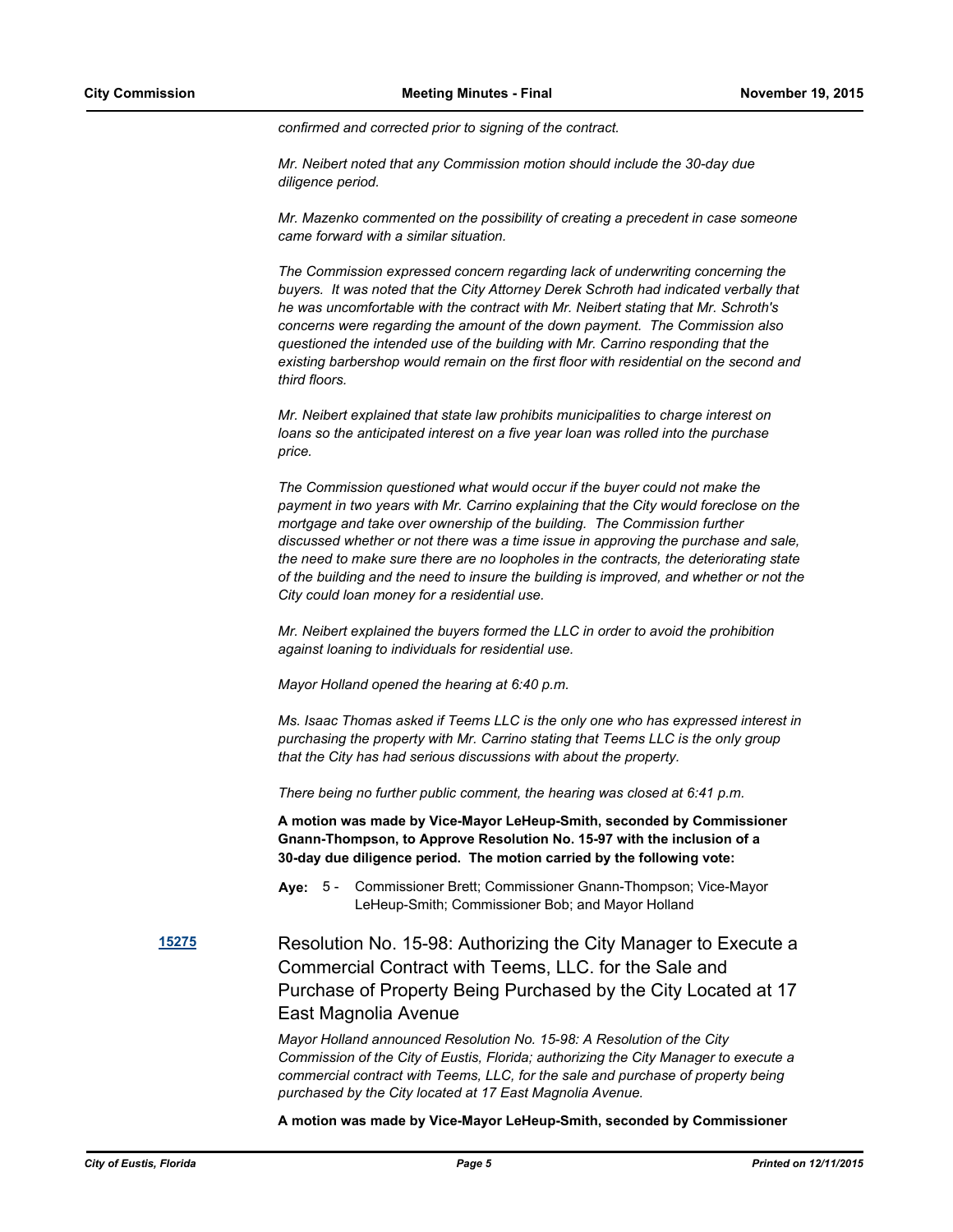**Gnann-Thompson, to Approve Resolution No. 15-98. The motion carried by the following vote:**

- **Aye:** 3 Vice-Mayor LeHeup-Smith; Commissioner Bob; and Mayor Holland
- **Nay:** 2 Commissioner Brett; and Commissioner Gnann-Thompson

#### **SECOND READING**

## **[15243](http://eustis.legistar.com/gateway.aspx?m=l&id=3083)** Ordinance No. 15-27: Conditional Use Permit - First Presbyterian Church - 204 South Center Street

*Mr. Mazenko read Ordinance No. 15-27 by title on second and final reading: An Ordinance of the City Commission of the City of Eustis, Lake County, Florida, to approve a conditional use permit for an existing nonconforming church at 117 South Center Street with the addition of a daycare center use; and to approve church uses including church office, meeting space and clothing distribution at 204 South Center Street in a Suburban Residential land use district on approximately 2.94 acres.*

*Mayor Holland opened the public hearing at 6:43 p.m. There being no public comment, the hearing was closed at 6:43 p.m.*

### **A motion was made by Vice-Mayor LeHeup-Smith, seconded by Commissioner Brett, to Adopt Ordinance No. 15-27 on second reading. The motion carried by the following vote:**

**Aye:** Commissioner Brett; Commissioner Gnann-Thompson; Vice-Mayor LeHeup-Smith; Commissioner Bob; and Mayor Holland Aye: 5 -

## **VI. OTHER BUSINESS**

## **[15268](http://eustis.legistar.com/gateway.aspx?m=l&id=3108)** Discussion of Possible Design District Change on City-Owned Property West of Hicks Ditch Road

*Ms. Barnes provided a timeline regarding actions related to the City-owned property located west of Hicks Ditch Road. She explained the use of design districts under the recently revised Land Development Regulations and Comprehensive Plan. She stated that for a portion of the property the Future Land Use Designation was already changed from PI Public Institutional to Conservation. She noted there is not a Conservation Design District. She explained the proposed design district designations of Suburban Corridor and Suburban Neighborhood. She asked for direction from the Commission and stated if it is the will of the Commission it would come back as an ordinance. She stated that only the portions of the property that do not have a Conservation land use designation would be given a design district designation.*

*CONSENSUS: It was a consensus of the Commission for staff to proceed with the ordinance to change the design district designations.*

**[15270](http://eustis.legistar.com/gateway.aspx?m=l&id=3110)** 2015-16 Strategic Plan Recommendations

*Mr. Neibert presented to the Commission the information compiled by staff regarding an update to the Strategic Plan and asked for approval to schedule a workshop.*

*CONSENSUS: It was a consensus of the Commission to schedule workshop after January 1st.*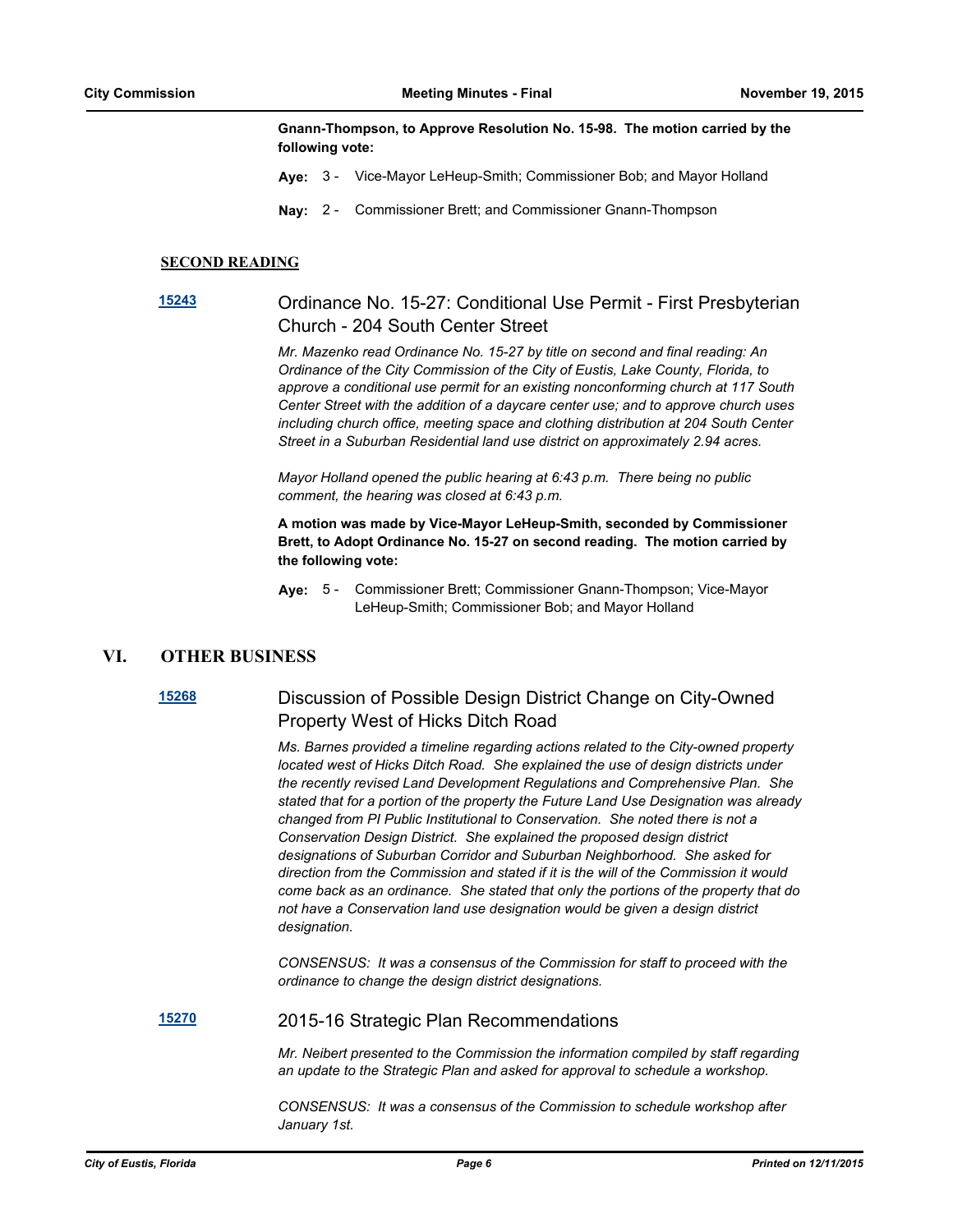## **[15272](http://eustis.legistar.com/gateway.aspx?m=l&id=3112)** City Manager Evaluation - 6 month

*Mayor Holland opened the floor to comments by the Commissioners regarding the City Manager's six month evaluation.*

*Each Commissioner expressed their satisfaction and thanks for Mr. Neibert's performance in his first six months with the City.*

## **VII. FUTURE AGENDA ITEMS**

*Vice Mayor LeHeup-Smith asked to have discussion regarding the Miss Eustis Pageant with Mayor Holland concurring. He recommended that it be discussed during a workshop.*

*Mr. Neibert suggested that he set up a meeting to discuss the issue with the previous organizers and the supporters with the Commission agreeing.*

*Commissioner Bob commented on the need for various City properties to be painted or cleaned.*

*Mayor Holland asked for staff to look at the City's waste management contract. He noted that a number of area cities have already changed providers and cited the need to see if they can save the City some money.*

*Commissioner Gnann-Thompson commented on the need for some directional signage into the downtown area.*

## **VIII. COMMENTS**

#### **City Commission**

*Vice Mayor LeHeup-Smith cited the upcoming Movies in the Park and wished everyone a Happy Thanksgiving.*

*Commissioner Brett noted that Eustis High School no longer recognizes a Valedictorian or Salutatorian. He commented on a student that qualifies to be the*  Valedictorian and she is not getting any recognition nor will be speaking at *graduation. He noted he would be giving Stephanie Luke a call to express his concern. He expressed support for the schools recognizing academic achievement.*

*Commissioner Gnann-Thompson recommended contacting Principal Nancy Velez. She wished everyone a happy Thanksgiving.*

*Commissioner Bob commented on the change in high school graduation ceremonies and also expressed happy Thanksgiving.*

*Mayor Holland cited the 5th Annual Jaycee Road Dogs Free Thanksgiving Dinner and the Light Up Eustis event. He announced there would be a reindeer and its baby at the event.*

#### **City Manager**

*Mr. Neibert reported he had been contacted by one of the other local city managers about scheduling another Golden Triangle Summit meeting. He added that the City of Tavares had suggested a Wednesday date in January.*